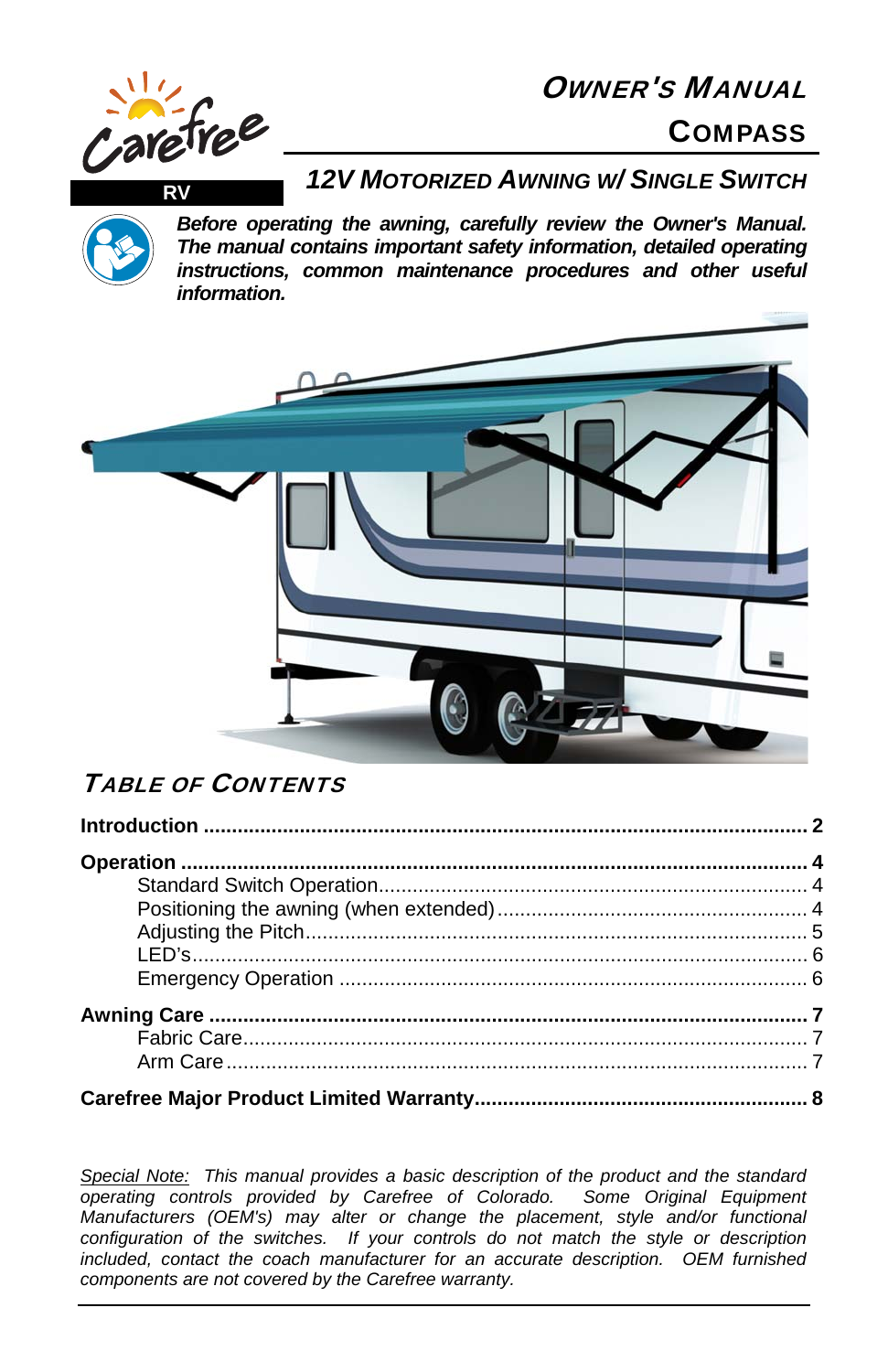### INTRODUCTION

Thank you for your recent purchase of the Compass awning. We appreciate having the opportunity to do business with you. Our customers are our top priority, and we strive for 100% satisfaction. If you have any questions or concerns about this order, please do not hesitate to contact us.

Check with your dealer to discover the products that can make your life more Carefree.

### PRODUCT DESCRIPTION

The Compass awning provides motorized awning comfort with Carefree's standards for looks, strength and dependability with a successful blend of style, quality and economy.

- $\triangleright$  The unique "scissor" style arms do not require vertical ground supports.
- $\triangleright$  The adjustable arms provide easy to use 6-position pitch adjustment.
- $\triangleright$  The roller tube and arms are made from light weight, no-rust aluminum;
- $\triangleright$  The 100% billow-proof, worm-gear drive motor eliminates the need for travel locks:
- $\triangleright$  Simple single switch operation.

#### DISCI AIMERS

The Compass awning is a product of Carefree of Colorado, located in Broomfield, Colorado, USA. The information contained in or disclosed in this document is considered proprietary to Carefree of Colorado. Every effort has been made to ensure that the information presented in the document is accurate and complete. However, Carefree of Colorado assumes no liability for errors or for any damages that result from the use of this document.

The information contained in this manual pertains to the current components and software listed on the title page. Carefree of Colorado reserves the right to cancel, change, alter or add any parts and procedures, described in this manual, without prior notice.

Carefree of Colorado agrees to allow the reproduction of this document for use with Carefree of Colorado products only. Any other reproduction or translation of this document in whole or part is strictly prohibited without prior written approval from Carefree of Colorado.

#### SERVICE AND SUPPORT

|    | www.carefreeofcolorado.com/compass                                                            |
|----|-----------------------------------------------------------------------------------------------|
|    | customerservice@carefreeofcolorado.com                                                        |
| ∩' | <b>Carefree of Colorado</b><br>2145 W. 6 <sup>th</sup> Ave.<br><b>Broomfield, CO</b><br>80020 |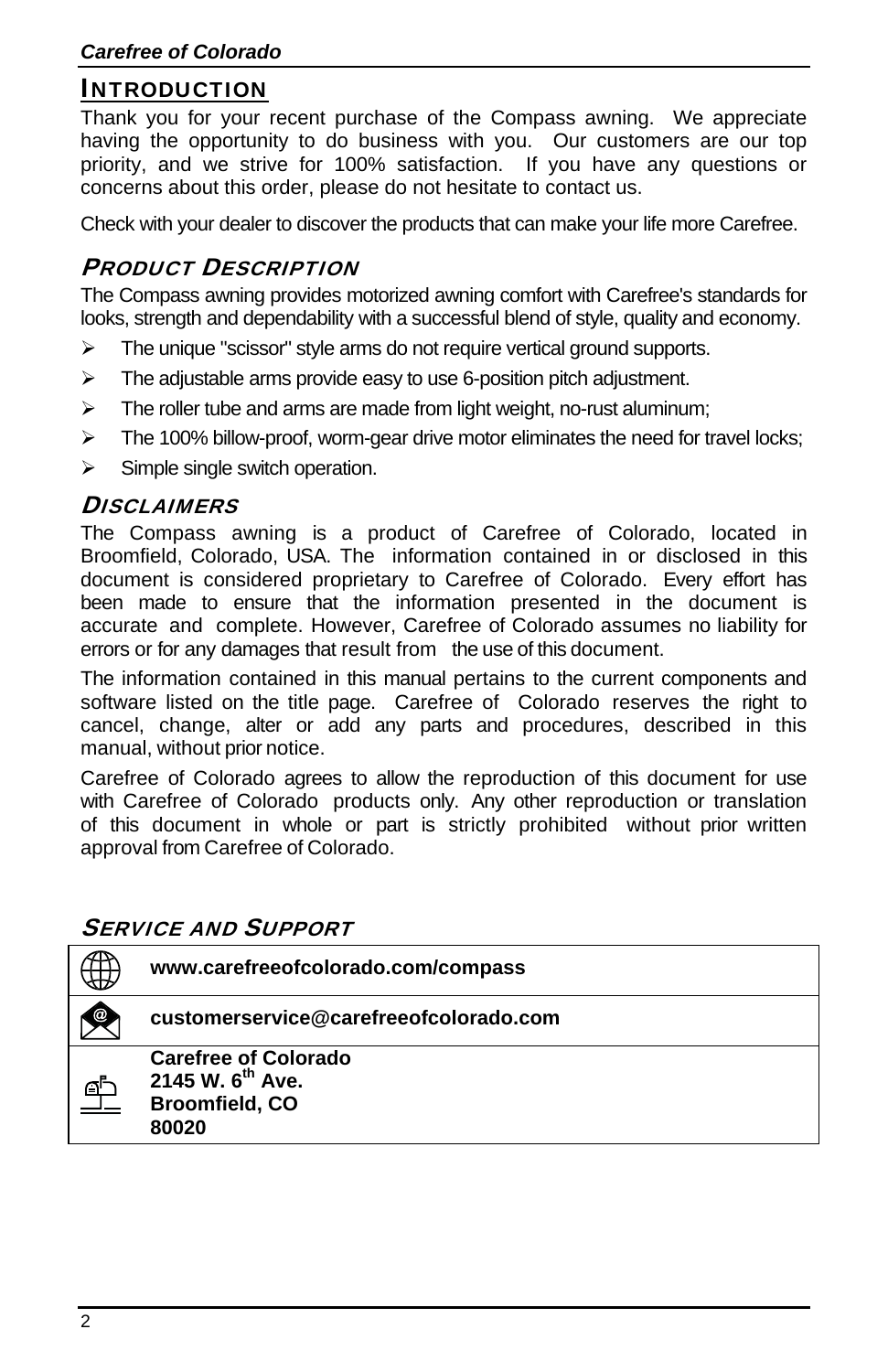# WARNINGS AND CAUTIONS



**This is the safety alert symbol. It is used to alert individuals to potential personal injury hazards. Obey all safety messages that follow this symbol to avoid possible personal injury or death.** 

WARNING **This product can expose you to chemicals including Diisodecyl phthalate (DIDP), Vinyl Chloride and Formaldehyde, which are known to the state of California to cause cancer or birth defects or other reproductive harm. For more information visit www.P65warnings.ca.gov** 



WARNING **Risk of fire. Keep all sources of heat and**  flame away from the awning canopy. Fabric is **NOT** fireproof.

NOTICE **Awnings are designed to provide shade and protection from the sun. The effects of wind and rain on an awning are unpredictable and can cause severe damage to the awning and/or the vehicle. If wind or extended periods of rain are expected, roll up the awning.**

NOTICE **It is recommended that if leaving the RV unattended for a length of time, retract the awning to avoid unexpected weather conditions.** 

NOTICE **If installed, LED lighting must be turned off when the awning is in the rolled up position. This is to prevent possible damage to the LEDs and/or canopy.** 

**Additional Warnings and Cautions are included in the text for the proper operation of the awning.**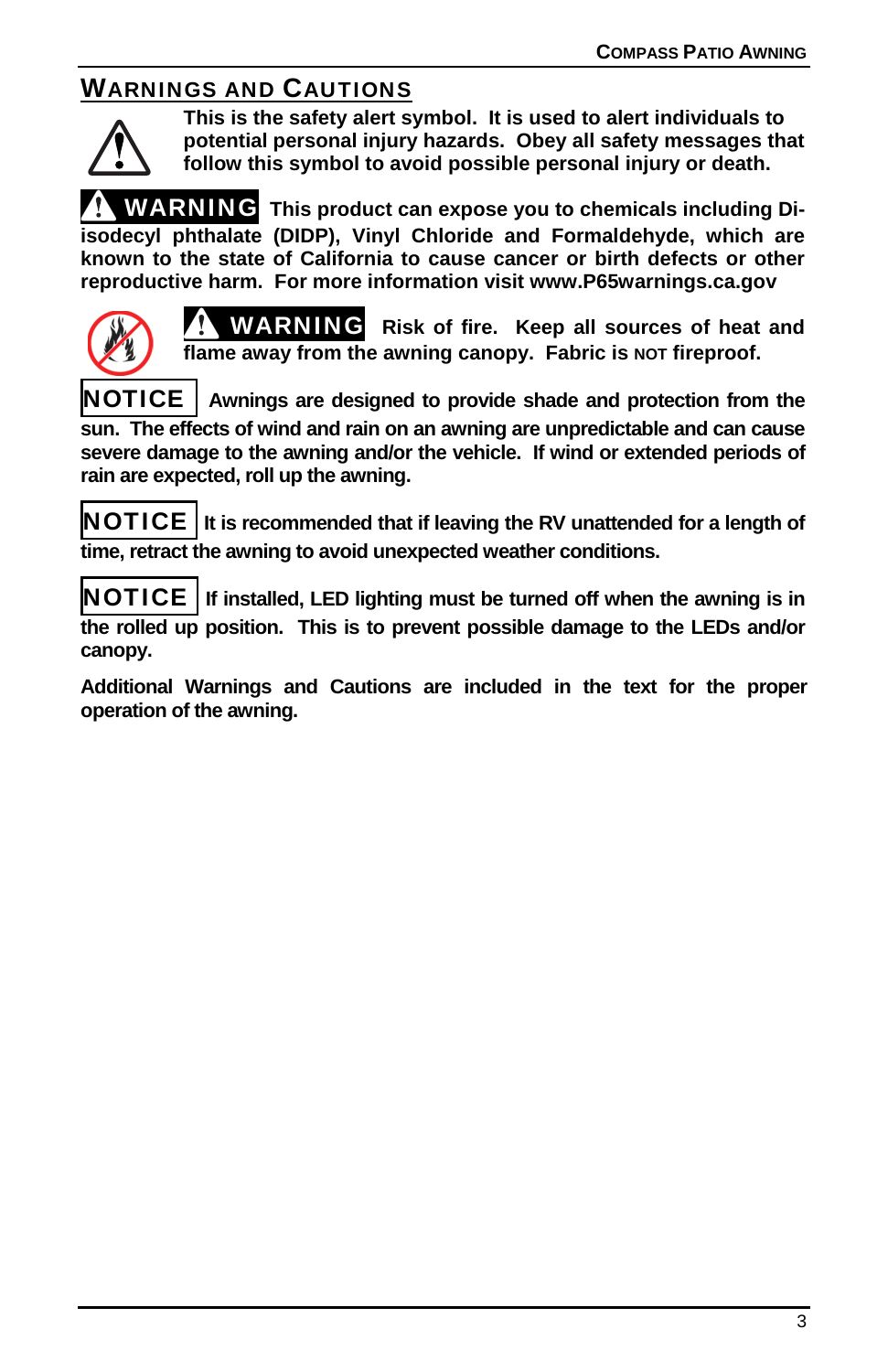# **OPERATION** STANDARD SWITCH OPERATION

*To Operate the Awning:* 

 Press and hold the Patio Switch until the awning is in the desired position then release the switch.



# POSITIONING THE AWNING (WHEN EXTENDED)

To prevent damage to the arms and to reduce pooling on the canopy, it is important that the roller tube is correctly positioned when the awning is extended.

Use the Extend/Retract switch to adjust the roller tube position.

Canopy Lays Smoothly Over Roller Tube

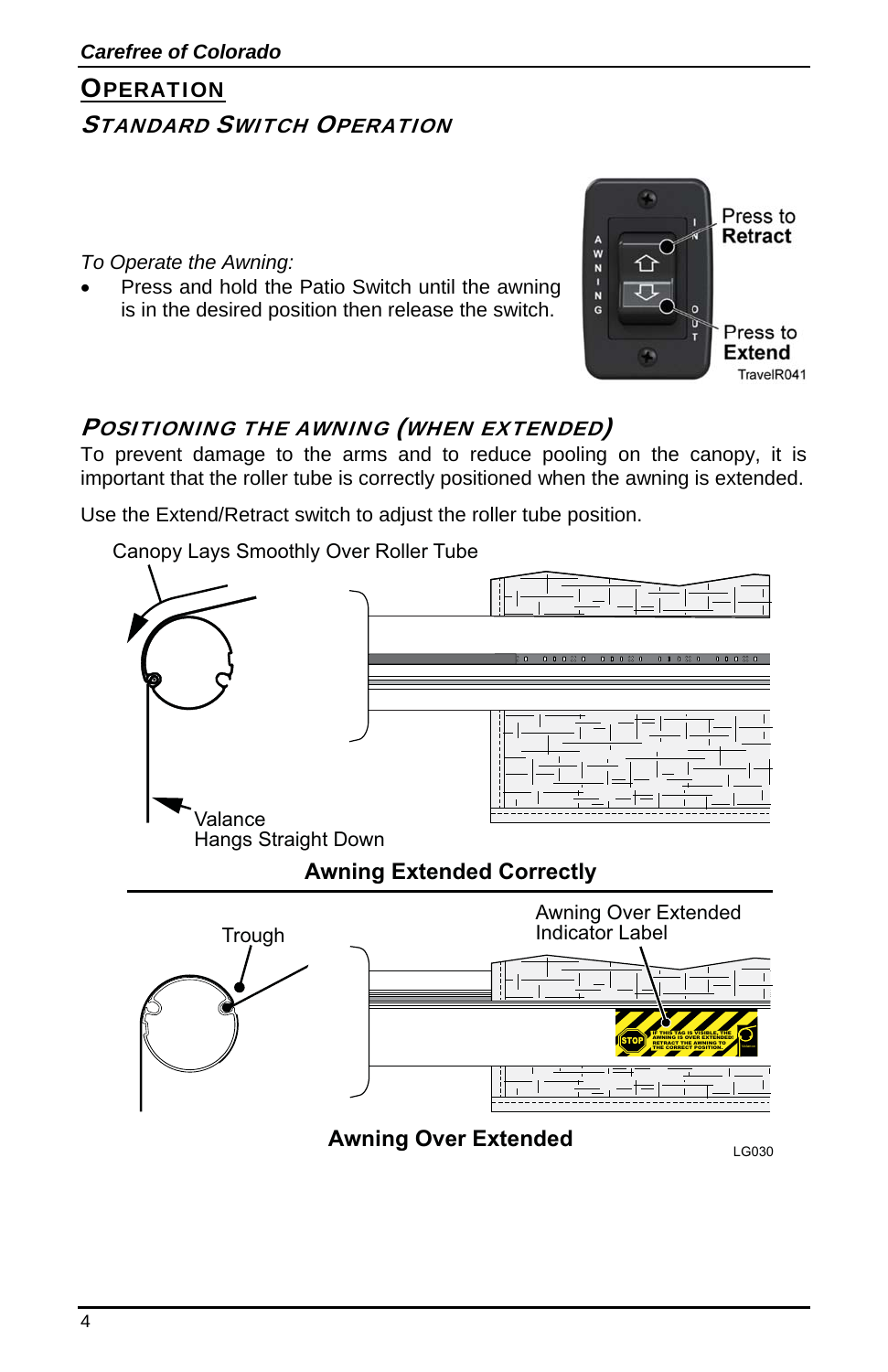### ADJUSTING THE PITCH

The Compass arms have 6 pitch adjustment settings. The awning can be extended and retracted in any of these positions without having to reset the pitch between uses. See the NOTICE about unequal pitch settings.



### $\mathbin{\textcircled{\textsc{i}}}$  CAUTION  $|$  Use care when adjusting the pitch as the awning may move **abruptly.**

- 1. Grasp the awning arm in the area shown and gently pull toward the vehicle to reduce pressure on the pins.
- 2. Fully depress both pitch adjustment pins located on the scissor arm. There is one on each side of the arm; these must be fully pressed in.
- 3. Slide the arm channel to the desired set hole towards the coach to increase the pitch and away from the coach for to decrease the pitch.

**NOTE:** For awnings 12' and longer: The awning can be retracted when the individual arm pitches are set differently up to a maximum of five (5) positions difference between the left and right arms.

NOTICE **For awnings under 12': the arms must be set at an equal pitch before retracting the awning. Damage to the arms and canopy can occur if the awning is retracted with the arms uneven.**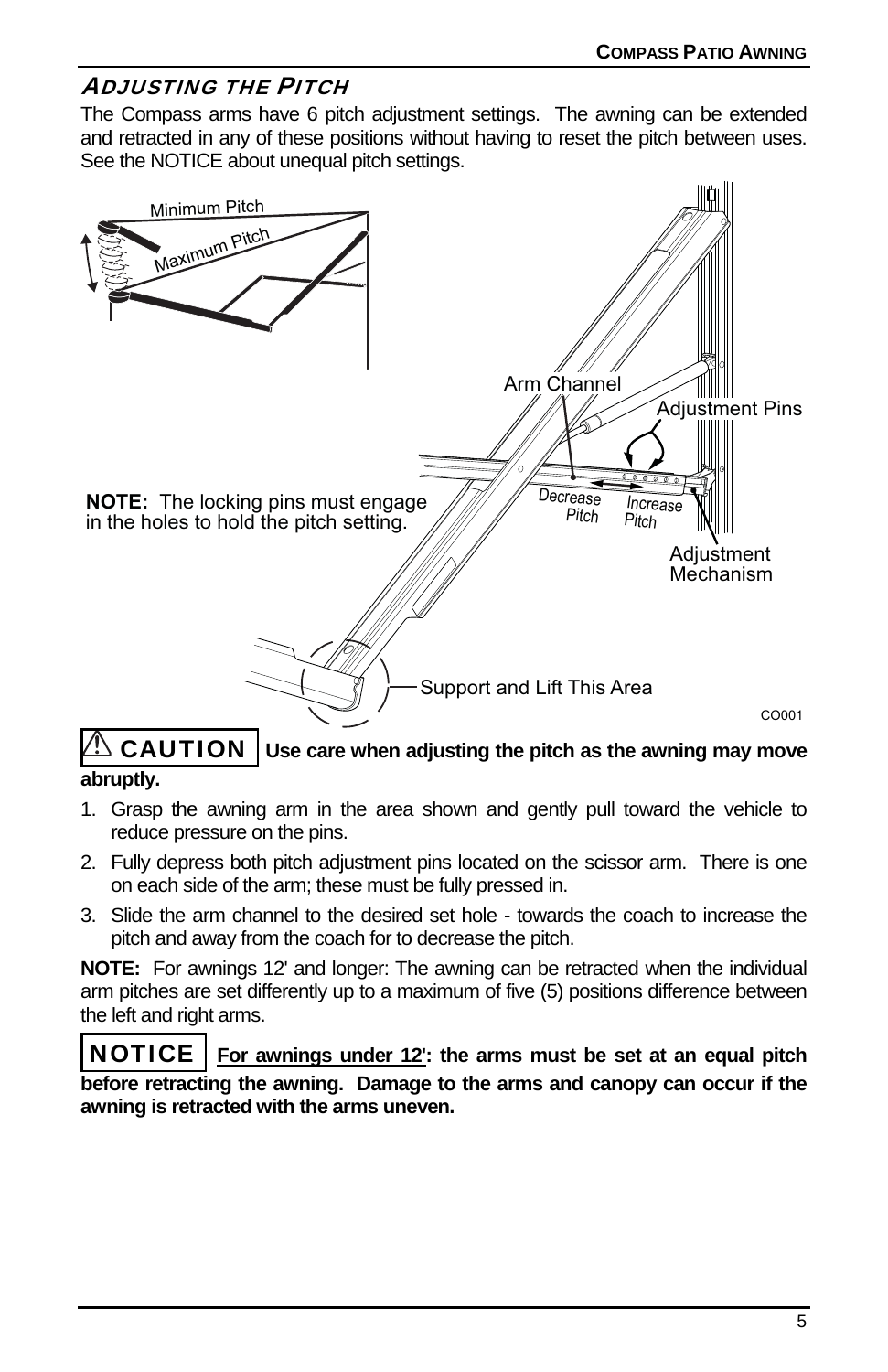## LED'S

White (monotone) LEDs are a popular option providing lighting beneath the awning. Factory installed LEDs are located on the roller tube or can be mounted at the awning rail.

To operate the White LED lights, you must have the LED power switch ON.

*NOTE: Some OEMS may furnish their own switch that may appear differently than the switch pictured.* 

### **RGB (Color) LEDs**

Select OEMs may offer RGB (color) LEDs.

These lights use a separate IR (Infrared) remote and sensor. The top of the remote must be pointed at the infrared sensor on the LED receiver module.

The remote control provides:

- Simple push button on/off
- Adjustable dimming
- 15 color choices + white
- Special effects (flash, strobe, fade and smooth)



## EMERGENCY OPERATION

If power to the vehicle is not available, the awning can be safely retracted by jumping the motor using a 10V-14V power source such as a cordless drill battery or car battery.

**WARNING** | DO NOT USE A 110V POWER SOURCE FOR THE EMERGENCY **OVERRIDE PROCEDURE! DOING SO WILL PERMANENTLY DAMAGE THE AWNING! DO NOT USE THE EMERGENCY OVERRIDE WITHOUT FOLLOWING THE DIRECTIONS BELOW.** 

1. Remove the front cover. To remove, press on both sides of the rear cover until the front cover releases then lift the front cover off.

> Front Cover

- 2. Detach the RED and BLACK motor wires from the cable.
- 3. Attach jumper wires to the motor wires.
- 4. Connect the jumper leads to a 10-14V source. If the awning moves in the wrong direction, reverse the leads. Maintain contact throughout the retraction process.
- 5. When the awning is closed, remove the jumper wires and attach the cable and motor wires. Be sure to match the wire colors. Attach Jumpers to Wires from Motor Alt014
- 6. Snap the front cover onto the rear cover. Hang the cover on the top and swing down until it clicks.



Press on both sides of the rear cover to release front cover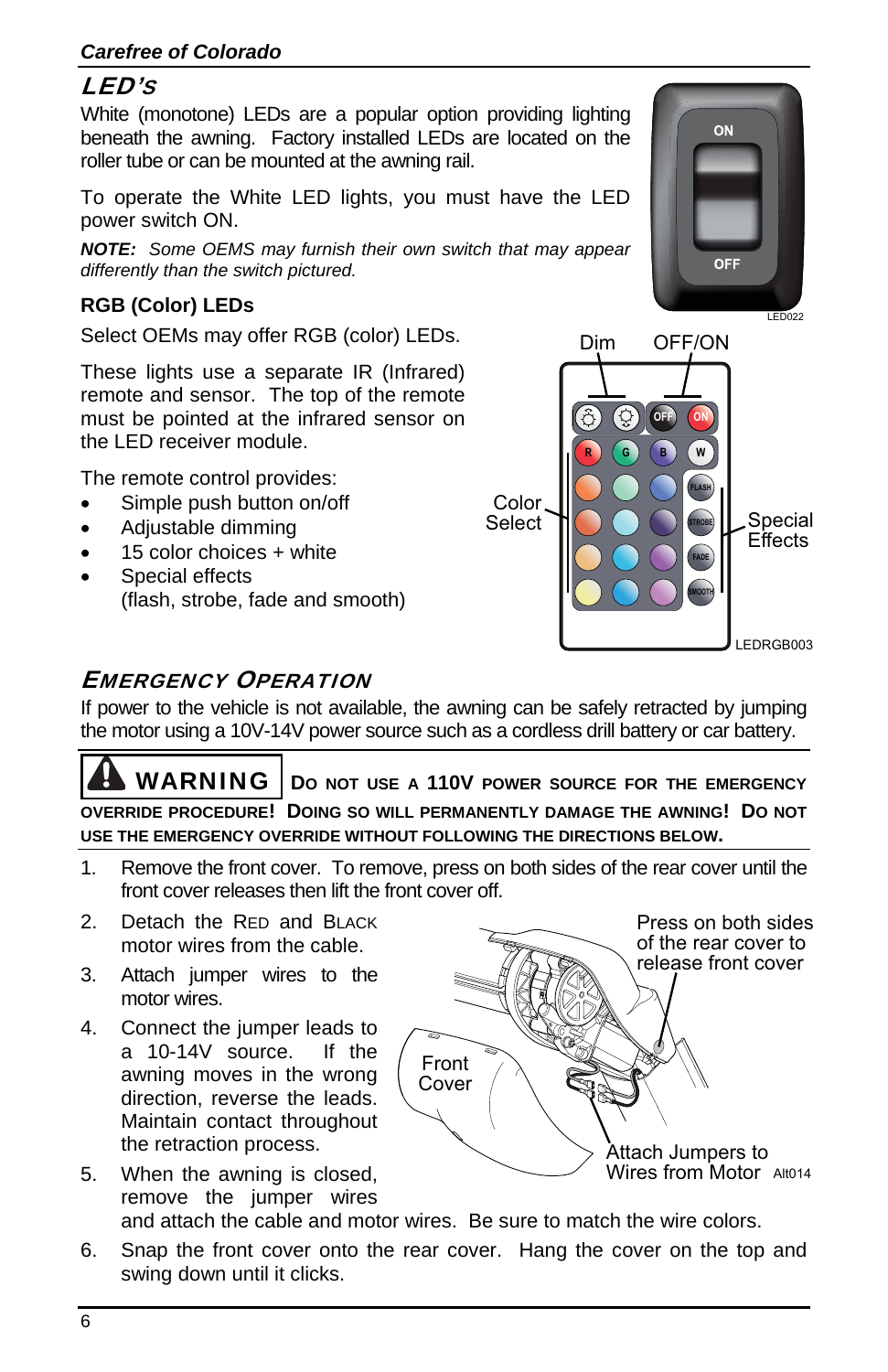# AWNING CARE

Maintaining a Carefree Awning is easy. Just follow these basic steps:

- Always operate the awning according to the instructions.
- Periodically check that the fasteners are tight. Tighten if necessary.
- Keep the awning fabric and arms clean.

# FABRIC CARE

### NOTICE **Do not use oil based cleaners or any caustic, granulated, or abrasive type cleaners on your Carefree product.**

- 1. One of the best ways to keep the fabric looking good and to delay the need for deep or vigorous cleanings is to hose fabrics off on a monthly basis with clear water. This practice helps prevent dirt from becoming deeply imbedded in the fabric. In most environments, a thorough cleaning will be needed every two to three years.
- 2. When it's time for a thorough cleaning, the fabric can be cleaned while still on the awning frame.
	- Use a soft brush and warm water with soap.
- 3. When cleaning the fabric, it is important to observe the following:
	- Always use a natural soap, never detergent.
	- Water should be cold to lukewarm, never more than 100°F.
	- Air-dry only. Never apply heat to the fabric.
	- Always allow the fabric to dry thoroughly before rolling up the awning.

#### MILDEW

Mildew is a fungus growth that looks like dirt. Vinyl coated polyester fabrics are mildew resistant because of a chemical biocide in the vinyl coating. Under ordinary conditions, mildew will not appear. However, in areas where high temperature and humidity are common, mildew can be a problem and require the material to be washed more frequently.

#### POOLING

When water collects on the top of the fabric, this is known as "pooling". This can occur during inclement weather or if a running air conditioner discharges over the awning. The water is dumped when the awning is retracted. It is recommended that if water accumulates on the top; retract the awning in steps (8"-12") to dump the water. This will help prevent the fabric from stretching or distorting.

### LEAKING

On vinyl canopies, side hems and poly cords are stitched in with a sewing machine. On occasion, this stitching may allow water to seep or leak through. This is normal and not a defect covered by warranty. Treat the seams with a quality seam sealer.

### ARM CARE

The best method of keeping the arms and braces operating smoothly is to clean them. Dirt and debris can cause the arms not to move easily. Periodically wash out the channels with running water (i.e. a hose). If the arms still do not move easily, lightly spray the joints and pivot points with a dry silicone lubricant after the arms have been cleaned and dried thoroughly.